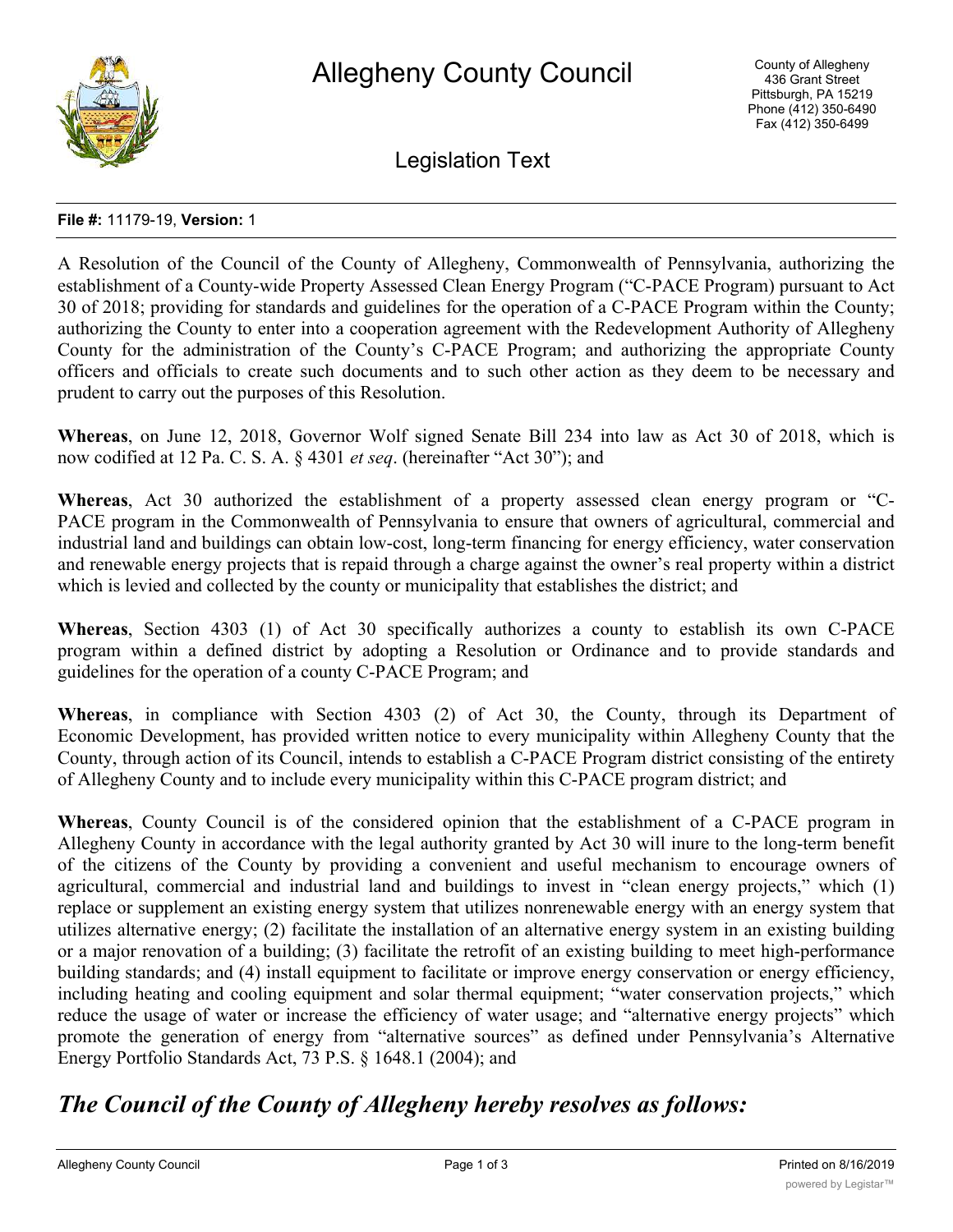## *SECTION 1. Incorporation of Preamble.*

The provisions set forth in the preamble to this Resolution are incorporated by reference as set forth in their entirety herein.

### *SECTION 2. Establishment of A Property Assessed Clean Energy Program.*

Acting pursuant to legal authority granted by Act 30, County Council hereby establishes a Property Assessed Clean Energy Program in Allegheny County. This Property Assessed Clean Energy Program shall be known as the "Allegheny County C-PACE Program."

## *SECTION 3. Designation of the District for the Operation of the Allegheny County C-PACE Program.*

County Council hereby designates the entirety of Allegheny County as the "District," as this term is defined in Section 4302 of Act 30, for the operation of the Allegheny County C-PACE Program.

## *SECTION 4. Establishment of Standards and Guidelines for the Operation of the Allegheny County C-PACE Program.*

A. The County Manager or his authorized representative or delegate is hereby authorized to develop, to promulgate and to periodically update operational standards and guidelines for the administration of the Allegheny County C-PACE Program in accordance with the requirements of Section 4303 (1) (i) - (iii) of Act 30.

B. The operational standards and guidelines for the Allegheny County C-PACE Program shall be based to the greatest extent feasibly possible upon the most recent edition of the Model Pennsylvania C-PACE Guidelines developed by the Sustainable Energy Fund, a 501 (c) nonprofit organization, Keystone Energy Efficiency Alliance, a trade association of businesses, nonprofits, and institutions working to advance energy efficiency and energy conservation in Pennsylvania, with the assistance of the City of Pittsburgh's Office of Sustainability and the Philadelphia Energy Authority.

## *SECTION 5. Administration of the Allegheny County C-PACE Program by Cooperation Agreement.*

As authorized by Section 4303 (2) of Act 30, the Redevelopment Authority of Allegheny County (RAAC) is hereby authorized to administer the Allegheny County C-PACE Program in accordance with the terms and conditions of a cooperation agreement negotiated by the authorized representative or delegate of the County Manager and approved by the County Manager (Cooperation Agreement). Consistent with the terms and conditions in the Cooperation Agreement, RAAC, in its discretion, may issue a request for proposals and enter into an agreement with a qualified entity or entities to provide any and all services necessary to administer the Allegheny County C-PACE Program.

## *SECTION 6. Authorization for Other Necessary Actions.*

All appropriate County officers and officials, including but not limited to the County Manager and his